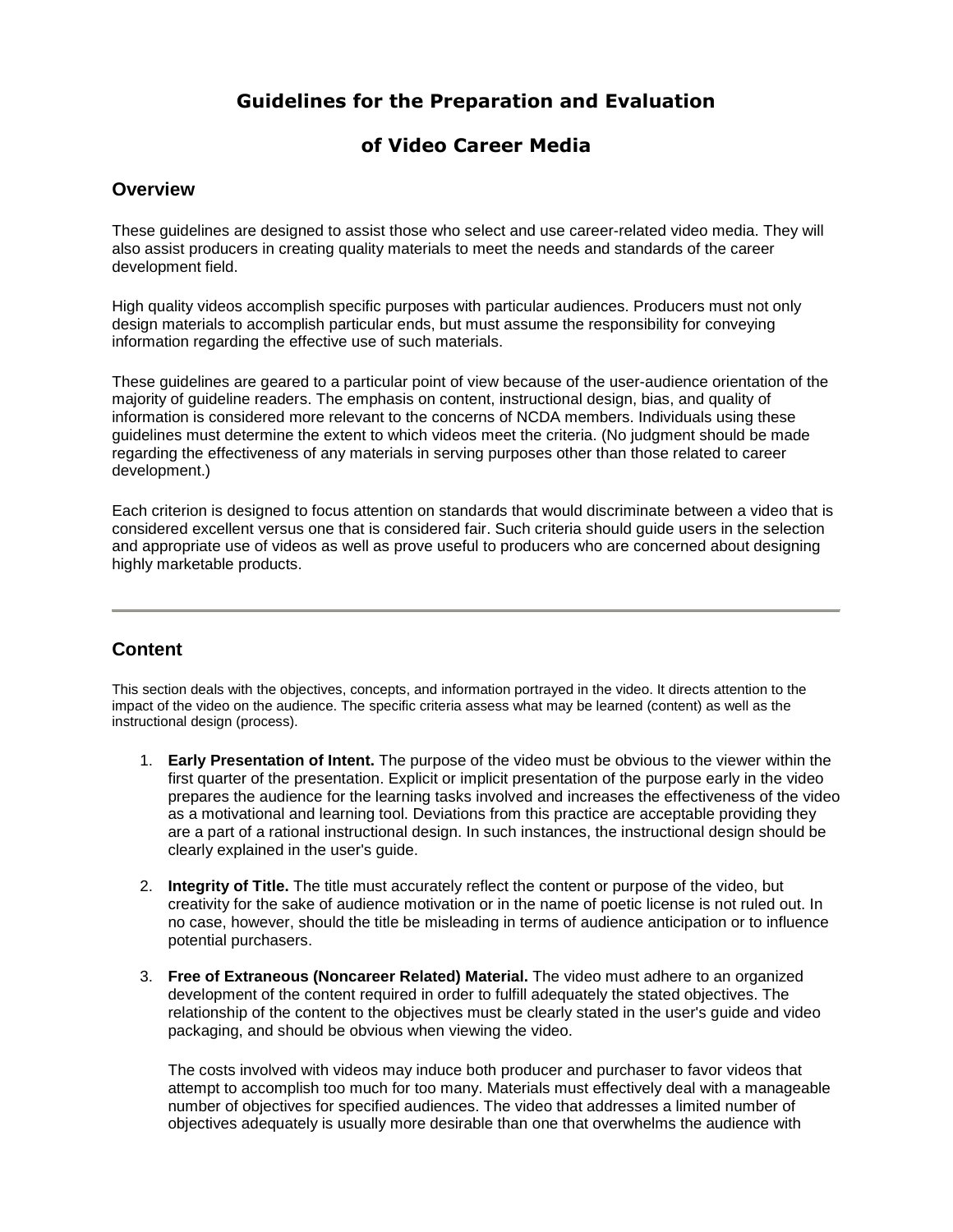content and a multitude of purposes. A video directed toward a specific audience is an ideal vehicle for developing content and eliciting responses that are appropriate to the abilities and interests of that audience. The differences among audiences are too significant to be sacrificed in the name of false economy.

4. **Accurate and Adequate Presentation of Concepts and Information.** Concepts must be portrayed and illustrated within the video in a manner appropriate for the comprehension level of the intended audience(s). Terminology referring to basic career development concepts must be defined in the user's guide whenever there is a possibility of ambiguity.

Occupational information must be accurate, comprehensive, and current. Occupations and occupation groups must be portrayed in a manner that makes the video a reliable source of current information. Videos with the primary mission of conveying occupational information should include the following details:

- o Work performed
- o Work settings
- o Potential personal rewards
- o Entry requirements and advancement possibilities
- o Related occupations and career alternatives
- o Credential requirements and union/professional affiliations
- o Personal qualifications
- o Occupational outlook in terms of short-range and long-range conditions.

Factors underlying trends and changes must be identified when possible to help interpret facts as they might exist at the time of viewing. Information that is more than two years old must be considered questionable. Most videos require revision every two years in order to update information presented. It is suggested that videos be revised/updated or retrieved if they contain information more than three years old.

Information should be balanced in terms of the advantages and disadvantages of the career alternatives. Although the purpose of the video or those of the producer or distributor may preclude a totally unbiased presentation, sufficient objectivity is required to ensure credibility and accuracy of information.

5. **Stimulates Transition from Passive to Active Response**. The video must motivate the audience toward some appropriate overt behavioral response. The content and manner in which it is presented must help the transition from passive viewing to discussion, follow-up activities, or other responses to provide the active involvement that is essential for optimal learning.

# **Production Considerations**

This section deals with technical matters as they contribute to or detract from the video as an effective instructional tool. The specific items are intended to identify those characteristics that may be shortcomings in technical quality. Artistic judgments and aesthetic taste are left to the discretion of the producer.

- 1. **Credits.** Because credits serve more than just a utilitarian function in career guidance videos, the following information must appear in the screen credits to help the user and the audience identify the viewpoint and assess the reliability of the information presented in the video.
	- o **Date of production or revision.** The date of production or release of the revision must appear in the credits to inform the viewer of the currency of the information presented. Although marketing considerations may cause producers to ignore this standard, career guidance videos must provide the viewer with this important date.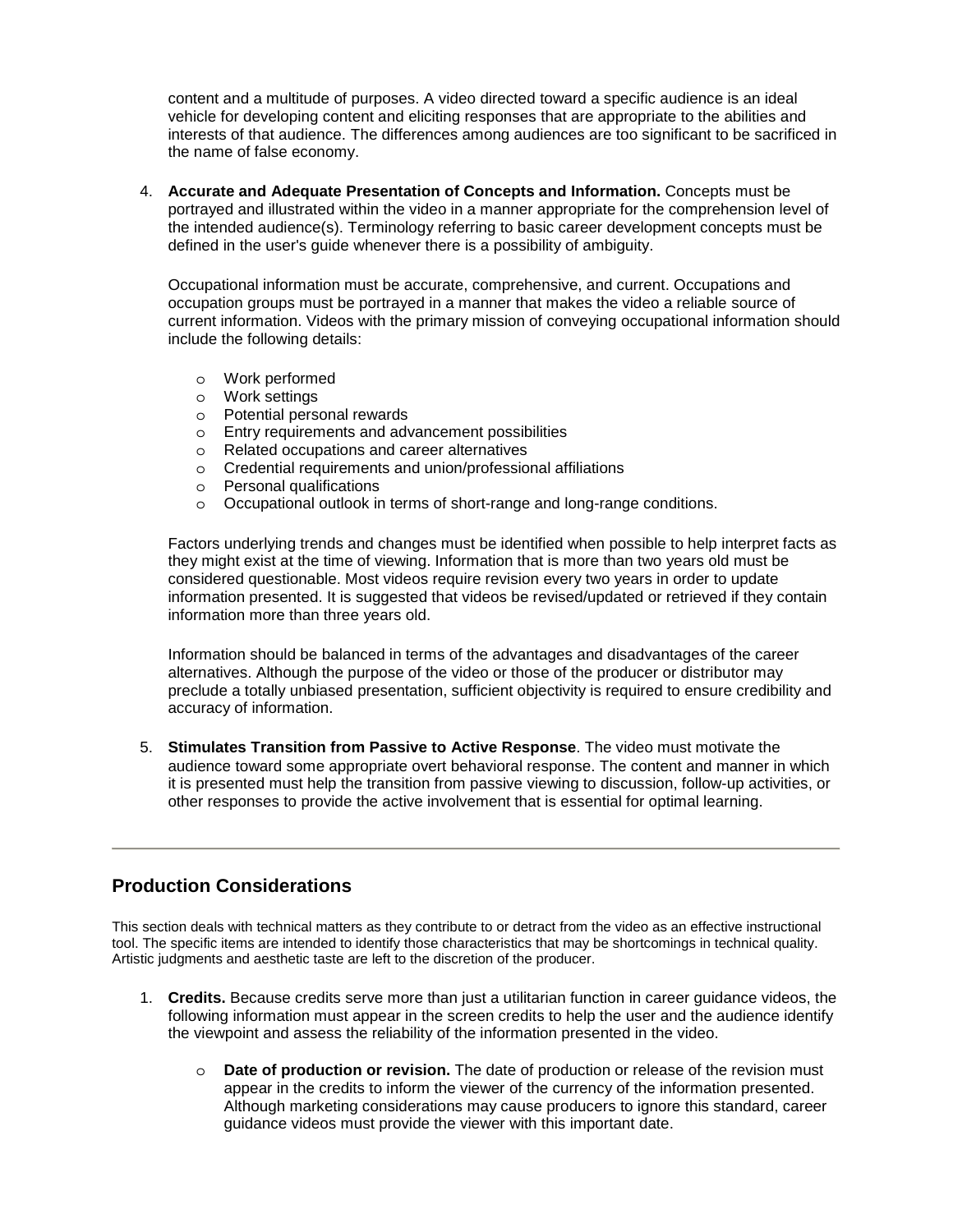- o **Name of producer or distributor, sponsor, contributor, and sources of funds.** This information not only helps the user distinguish between videos with similar titles or contents, but it provides important reference information when the guides and other materials are separated from the videos. This information may also establish a point of view or identify a potential bias that should be considered by the audience.
- o **Name, title, and credentials of consultants.** This information often gives credence to the production in the eyes of the audience. Although the listing must be brief, this portion of the credits should do more than just exhibit a name that conveys no meaning to the intended audience. The information may also be a reference for the user when materials accompanying the video are unavailable.
- 2. **Picture Quality.** The visual portion of the video must be viewed in terms of focus, clarity, color accuracy, contrast, and color balance. Individual frames and visual sequences should be free of any characteristics that detract from the intended message and impact of the video.
- 3. **Sound Quality.** The audio portion of the video must be viewed in terms of clarity, volume, pace, and narrative music mix. Voices should use appropriate diction and dynamics and should feature distinctive qualities when recognition of more than one voice is required of the audience. Voices should also match the individuals pictured. Music and sound effects should contribute to the meaning and message of the video. The total effect of the sound should be free of any characteristics that detract from the intended message and impact of the video.
- 4. **Length.** The length of the video should be weighed in balance with the content, intended audience, other technical considerations, and entertainment or aesthetic value.
- 5. **Packaging.** The packaging should be designed to assure maximum security of the materials and facilitate their identification and use. Color and labeling should expedite identification for storage, retrieval, and delivery. 'Me video's general purpose, specific behavioral objectives, intended audience(s), and running time in minutes must be stated within the packaging.

# **User's Guide**

The user's guide is an important part of any instructional package. It is a reference document and a source of information to guide potential users in selecting and using videos effectively. The user's guide must identify the audience and purpose of the video and how to use it most effectively. It must also provide instructions and suggestions to help use the video effectively.

- 1. **Credits.** Credits must be comprehensive and complete in order to serve their reference function satisfactorily. The following information should be included:
	- o **Date of production/revision.** The date of production or release must be stated in the guide to inform the user of the recency of the information contained in the video. Revisions must be noted and the original titles and production dates included.
	- o **Name and address of producer and distributor, sponsor, contributor, and source of funds.** This is basic identification data. Not all of this information may be available or appropriate. Such information, however, as sponsors, contributors, and sources of funds may alert the user to possible points of view or bias that may exist in the video. These data may also suggest possible sources of additional materials or information.
	- o **Name, title, and credentials of consultant.** A competent professional staff is required to produce quality career guidance materials. Producers often supplement their professional staff with qualified consultants, who have had an active involvement in the production of videos and materials to meet the standards and needs of the field. The user should know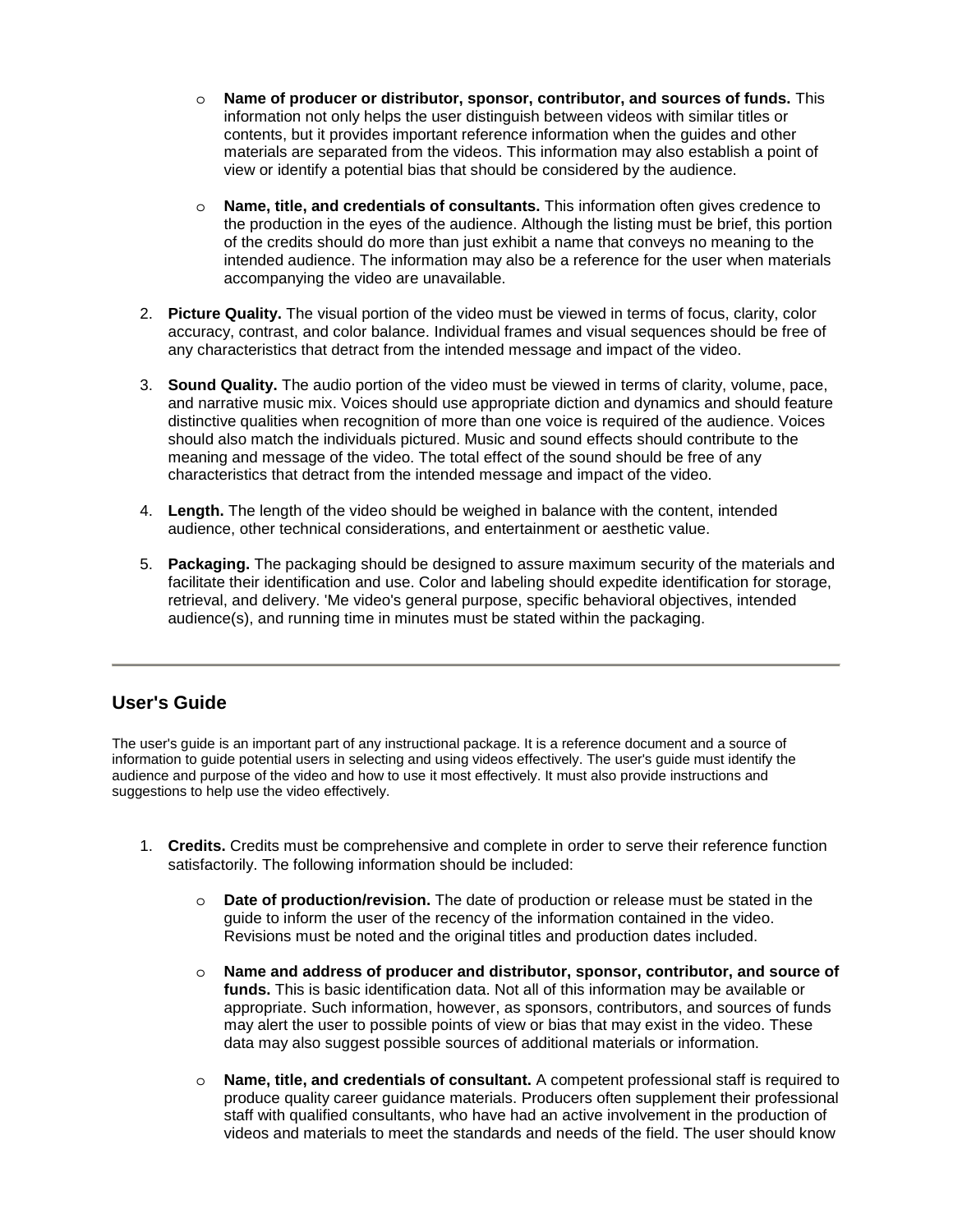of these efforts, or their lack, as a factor to consider when examining the reliability and efficacy of the video. The credentials of consultants or appropriate staff members should be explicit in terms of field of endeavor and areas of professional expertise and specialization.

2. **Purposes, Objectives, and Audience(s).** The general purpose and the specific behavioral objectives -of the video must be stated in the user's guide. Such statements must also identify the audience(s) toward which the video is directed.

Objectives must be concise and stated in terms that enable the user and the audience to envision the learning tasks, address those tasks, and assess the degree to which they are accomplished. Terminology referring to basic career development concepts must be defined when there is a possibility of ambiguity.

- 3. **Synopsis.** The synopsis must convey an accurate description of the content of the video and the teaching strategy used to accomplish the stated purpose. It must include the running time in minutes. It is recommended that the guide also include additional aids such as full or partial scripts, frame reproductions or descriptions, and suggested stop-and-discuss points in order to assist the user in planning for effective use of the video.
- 4. **Verifiable Results of Field Testing.** Reputable producers must use some kind of evaluation procedures to determine the effectiveness of their materials. Although the state of the art precludes a statement of minimum standards for field testing and evaluation at this time, the user must have information regarding results obtained when the video was used with audiences similar to the target audience(s) identified in the guide.
- 5. **Discussion, Activities, and Resources.** Specific suggestions must be provided to assist the user in moving the audience from passive viewing to active involvement that is relevant to the purposes of the videos and the developmental level of the intended audience(s).

Discussion questions should help the user focus on the important issues and concepts presented in the video. Suggested questions should generate reflective and inferential thinking rather than simple recall. The interests and abilities of the intended audience(s) must be considered. Suggested activities must serve some useful purpose in terms of the career development of the audience. Activities should function as opportunities for follow-up action suggested in the video or to seek answers to questions raised in the video.

A bibliography of related sources of information, a list of resources available to further the purposes of the video, and other such references must be provided to help the user amplify the impact of the video.

## **Bias-Free Presentation**

This section addresses itself explicitly to the responsibilities of the video producers to produce bias-free materials. Videos must go beyond tokenism and conventional role stereotyping and provide real examples of the world of work. A video lacking a progressive social orientation would also be deficient in objectivity and accuracy of information. The criteria in the section, however, are considered of fundamental importance and worthy of independent consideration when evaluating videos to be used for career guidance.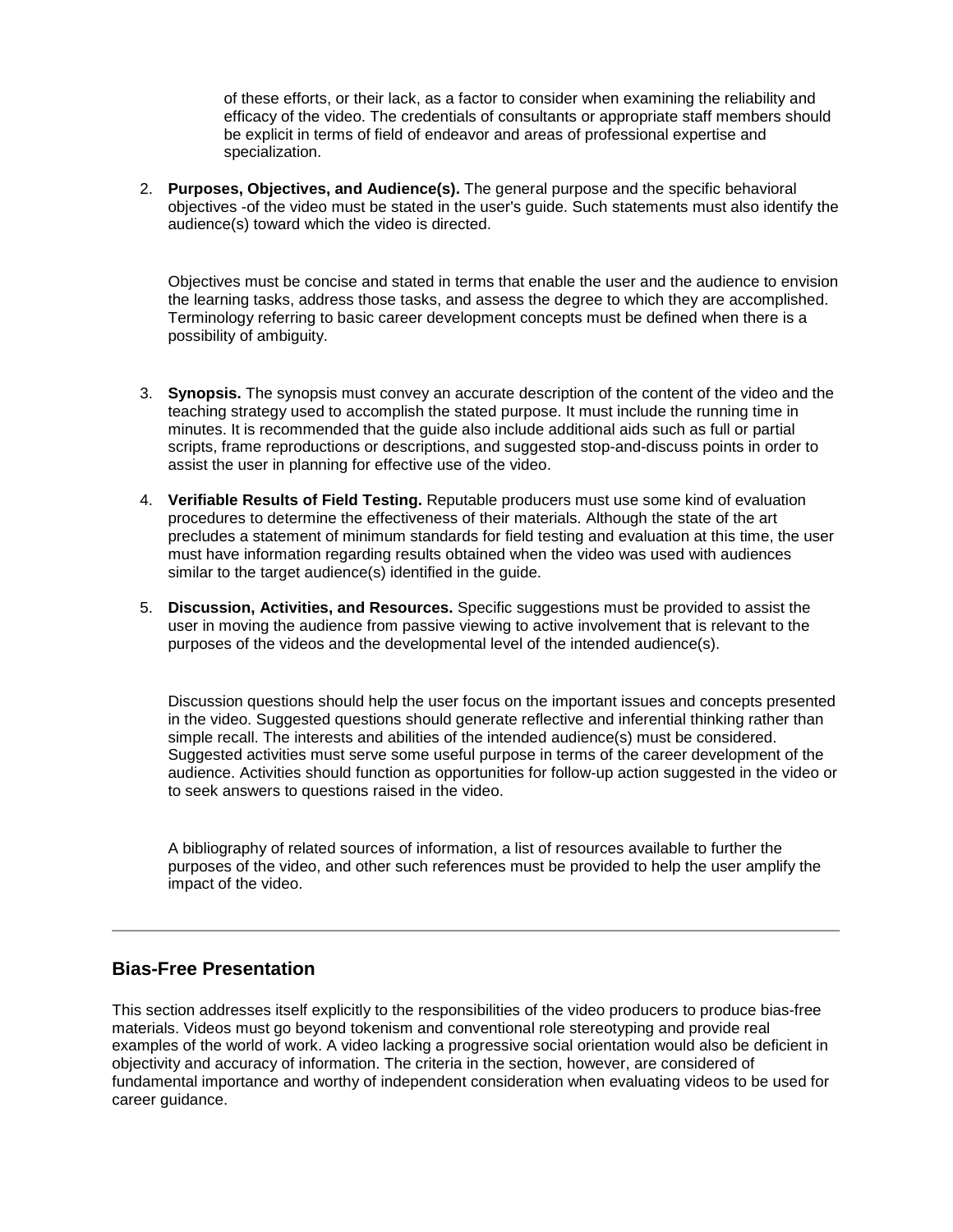- 1. **Free of Sex/Age Role Stereotyping.** Occupational role stereotyping must be avoided. Individuals at all ages and of both sexes should be equitably portrayed at employment levels ranging from training to executive positions. The term "equitable" is used to connote fairness and justice rather than some statistically determined division.
- 2. **Free of Ethnic/Race/Religious/Physical Impairment/Stereotyping**. American society is multiracial and multiethnic and must be represented as such in career guidance videos. Care must be taken to avoid ethnic stereotyping and materials should be free of stereotyping based on physical impairment. Representatives from all ethnic groups as well as all individuals qualified to do a job, regardless of handicapping condition, should be portrayed at all levels of employment. Religion is not an appropriate topic in career guidance videos except as an area of employment for certain occupations.
- 3. **Free of Value Purposes, Social Class Bias, and Self-Serving or Promotional Purposes.** The videos must present information objectively and not imply a particular value orientation or social class bias. Explicit or implicit value judgments must not be evident regarding any work ethic. The video must be devoid of self-serving purposes and must not overtly promote a particular occupation, career field, business, or industry without due representation of both the positive and the negative factors involved.

## **NCDA Video Production and Review Service Evaluation Form**

Video Title: Date Released: Sale Price: \$ Rental Price: \$ Producer: Street Address: City: State: Zip: **Distributor** Street Address:

City: State: Zip: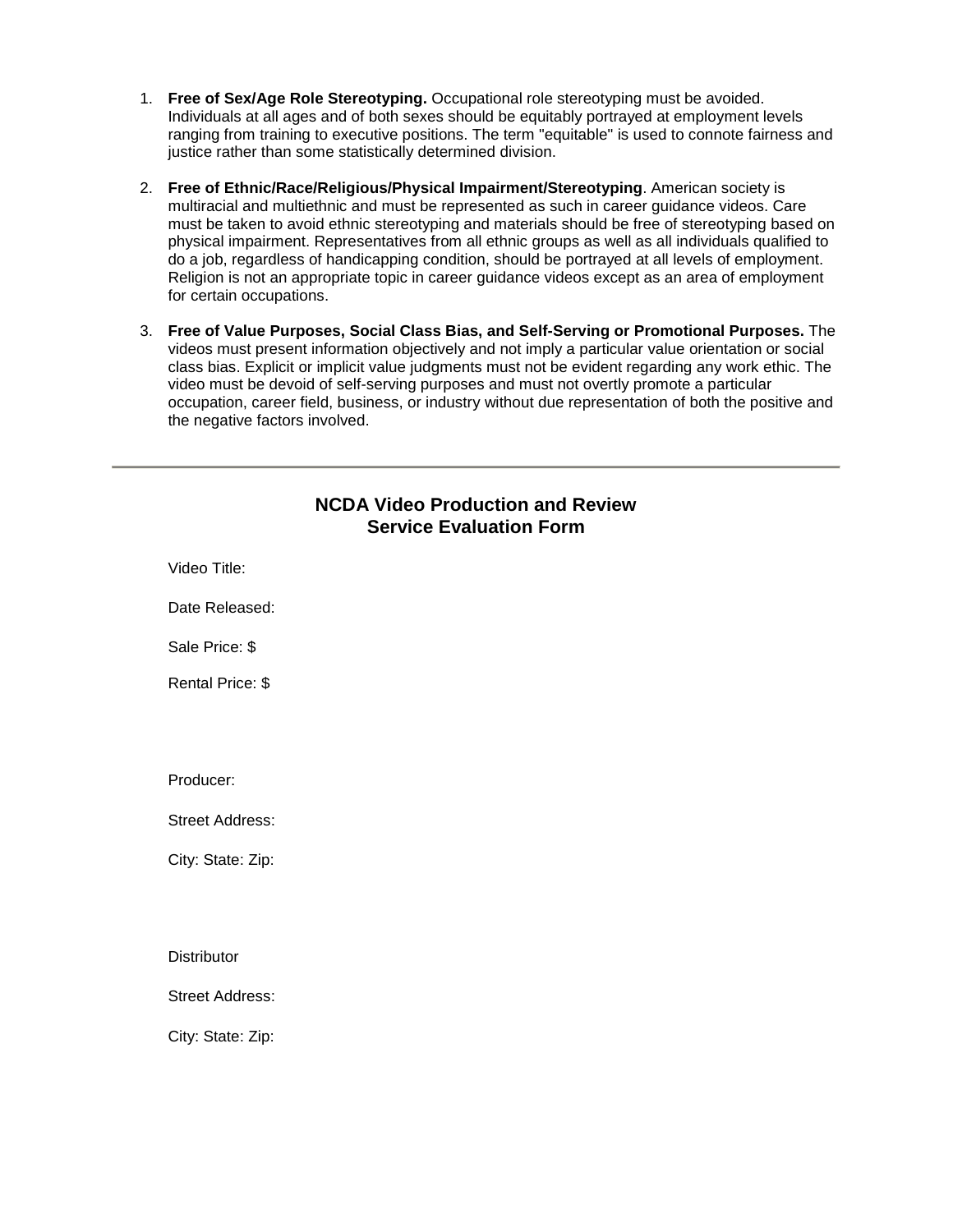SETTING/POPULATION(s):

- **\_\_\_\_\_** Elementary Schools
- \_\_\_\_ Middle or Junior High Schools
- \_\_\_\_ High Schools
- \_\_\_\_ Vocational Schools
- \_\_\_\_ Two-Year Colleges
- \_\_\_\_ Four-Year Colleges or Universities
- \_\_\_\_ Other

RATING SCALE:

 $5 =$  Outstanding  $4 =$  Good  $3 =$  Satisfactory  $2 =$  Poor  $1 =$ Unsatisfactory  $0 =$  Does not apply

### **Content**:

|                                    |  |  |  |  |  | 5 4 3 2 1 0 Early presentation of intent                               |
|------------------------------------|--|--|--|--|--|------------------------------------------------------------------------|
|                                    |  |  |  |  |  | 5 4 3 2 1 0 Integrity of title                                         |
|                                    |  |  |  |  |  | 5 4 3 2 1 0 Free of extraneous (noncareer related) material            |
|                                    |  |  |  |  |  | 5 4 3 2 1 0 Accurate and adequate presentation of concepts/information |
|                                    |  |  |  |  |  | 5 4 3 2 1 0 Stimulates transition from passive to active response      |
| Total points for content $=$ _____ |  |  |  |  |  |                                                                        |

#### **Production Considerations:**

|  |  |  | 5 4 3 2 1 0 Credits         |
|--|--|--|-----------------------------|
|  |  |  | 5 4 3 2 1 0 Picture Quality |
|  |  |  | 5 4 3 2 1 0 Sound Quality   |
|  |  |  | 5 4 3 2 1 0 Length          |
|  |  |  | 5 4 3 2 1 0 Packaging       |
|  |  |  |                             |

Total points for production considerations = \_\_\_\_\_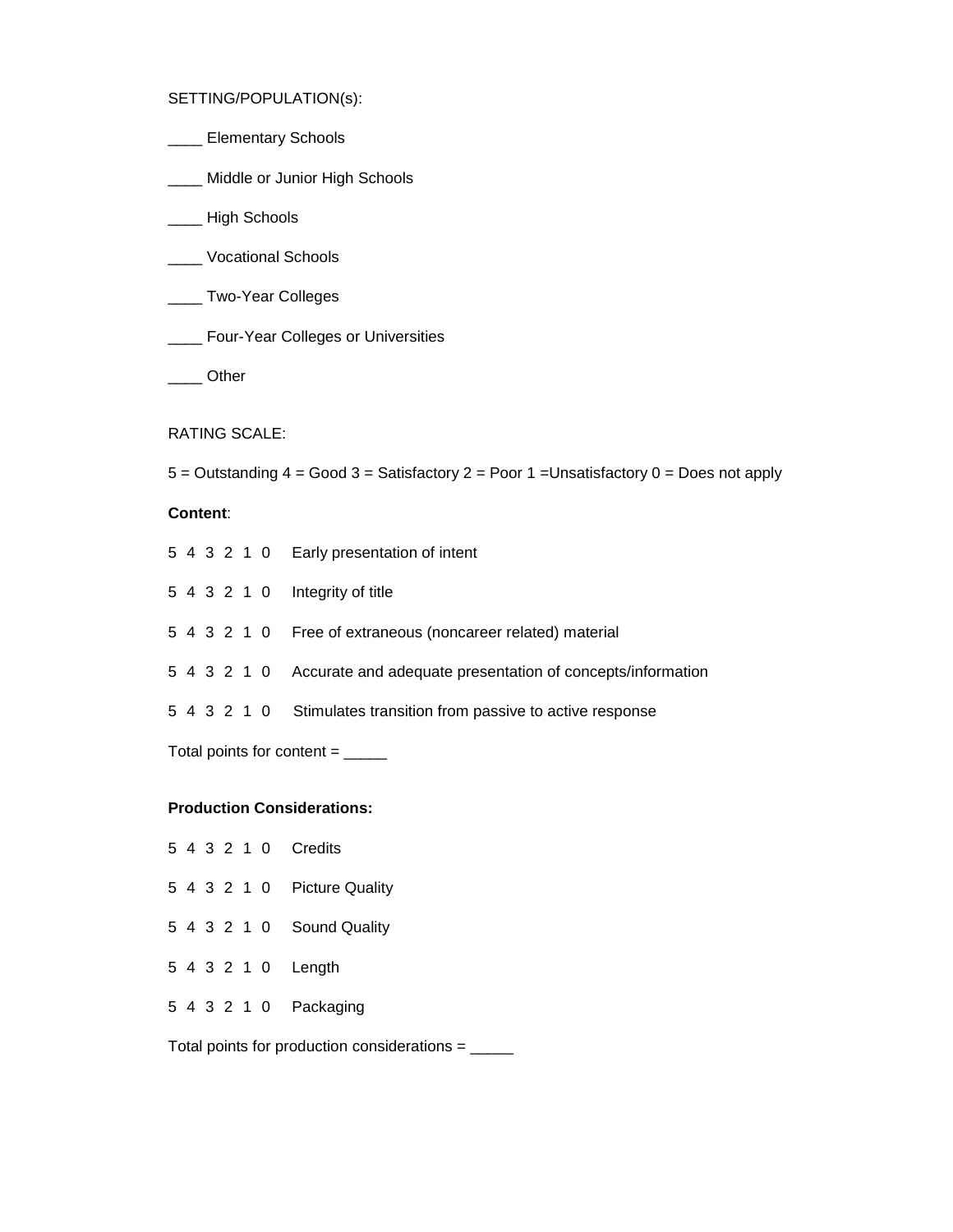### **User's Guide:**

|  |  |  | 5 4 3 2 1 0 Credits                               |
|--|--|--|---------------------------------------------------|
|  |  |  | 5 4 3 2 1 0 Purpose, objectives, and audience     |
|  |  |  | 5 4 3 2 1 0 Synopsis                              |
|  |  |  | 5 4 3 2 1 0 Verifiable results of field testing   |
|  |  |  | 5 4 3 2 1 0 Discussion, activities, and resources |
|  |  |  |                                                   |

Total points for user's guide  $=$  \_\_\_\_\_

#### **Bias-Free Presentation:**

5 4 3 2 1 0 Free of sex/age role stereotyping

5 4 3 2 1 0 Free of ethnic/race/religious/physical impairment stereotyping

5 4 3 2 1 0 Free of value purposes, social class bias, and self-serving or promotional purposes

Total points for bias-free presentation  $=$  \_\_\_\_\_\_

**TOTAL POINTS ALL AREAS = \_\_\_\_\_\_\_\_**

**75-90 = Outstanding 59-74 = Good 42-58 = Satisfactory 25-41 = Poor 0-24 = Unsatisfactory**

**Synopsis** (Give summary of content without judgment):

**Critical Comments** (Give strengths or weaknesses of content, production considerations, user's guide, biasfree presentation):